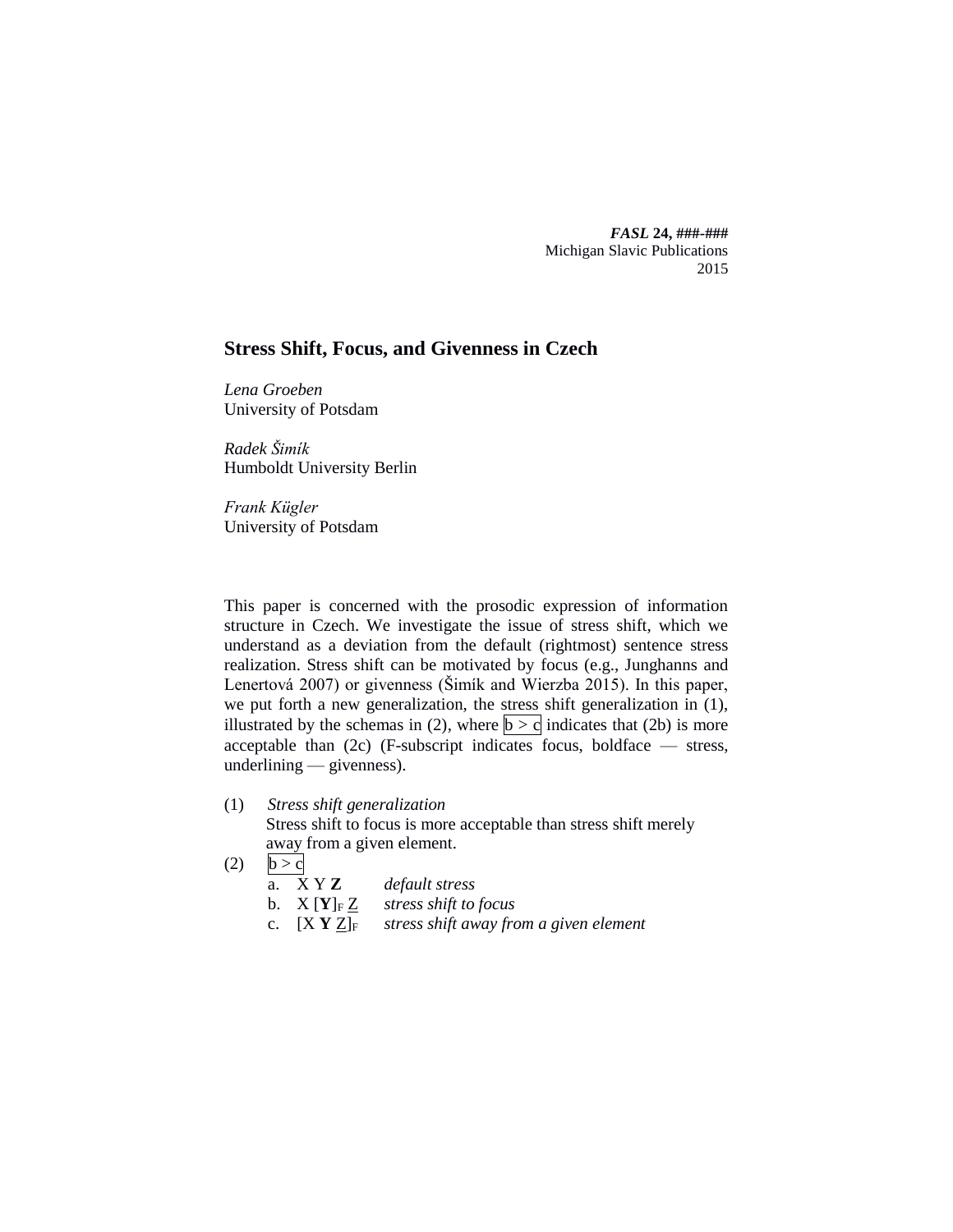If correct, the generalization supports the view that focus and givenness are in principle independent of each other (contra Wagner 2012, pro Stevens 2013). We argue that the generalization is captured by the newly proposed STRESS FOCUS RIGHTMOST constraint in (3), which is a more specific version of the classical STRESS FOCUS constraint (which merely requires stress to be in focus). In case of narrow focus on a single word SF and SFR collapse in predictions with respect to sentence stress. In case of a larger focus domain however, SFR explicitly predicts that sentence stress falls to the rightmost element in the focus while SF remains unspecific with respect to the actual position of the sentence stress.

(3) STRESS FOCUS RIGHTMOST (SFR) Sentence stress is realized on the rightmost element of the focus of the sentence.

The paper is organized as follows. Section 1 provides the necessary theoretical background and introduces the core notions discussed in this paper. In section 2, we discuss three experiments that motivate the stress shift generalization. In section 3, we show how the generalization is accounted for by the SFR constraint and how "standard" accounts of stress assignment fail. Section 4 reports on a new experiment that we conducted in an attempt to further support the stress shift generalization. Section 5 concludes and provides an outlook on how the present experimental design could be improved.

# **1 Theoretical Background**

# *1.1 General Assumptions*

We assume that the grammar generates multiple convergent structures for a single meaning. These structures are  $\langle 0, p, i \rangle$  triples — information about word order (o), prosody (p), and information structure  $(i)$  — which are evaluated with respect to how well they conform to a set of constraints. These constraints encode preferences for certain word orders and prosodic patterns, often in relation to information structure (IS). (In our view, IS constraints are postsyntactic; see, e.g., Fanselow 2006, Horváth 2010.) We depart from standard Optimality Theory (Prince & Smolensky 1993/2002) by assuming that the evaluation system assigns a numerical value to each of the structures, representing the degree to which they satisfy/violate the constraints (rather than selecting a single optimal output). The empirical correlate of the numerical value is the (mean)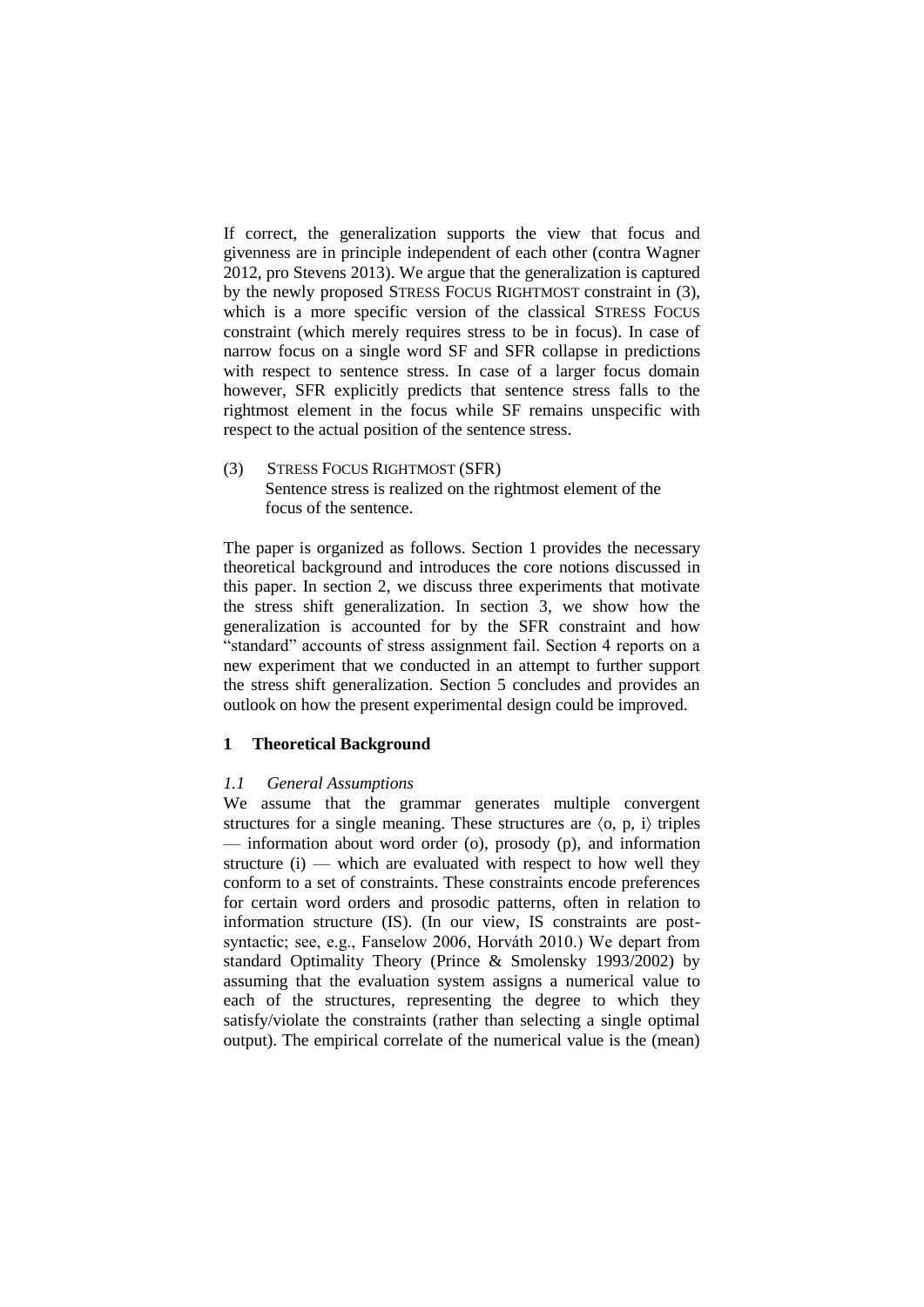acceptability of the structure as judged by (a large number of) native speakers. This implies that each constraint is associated with a certain numerical value (subject to language variation), called "weight", representing the level of acceptability decrease upon its violation. This comes close to the Linear OT of Keller (2000) (see Šimík and Wierzba 2015 for more information and a practical application). We adopt this system because it allows us to capture two empirical effects commonly associated with IS-related manipulations: optionality (multiple structures can be equally acceptable) and gradience in acceptability (structure  $s_1$  can be less acceptable than  $s_2$ , which in turn can be less acceptable than  $s_3$ ).

# *1.2 Core Prosodic and IS Notions and Constraints*

We understand **sentence stress** (sometimes simply called **stress** in this paper) as the most prominent phrasal stress in an intonation phrase (Chomsky & Halle 1968, Selkirk 1995, Truckenbrodt 2006). As argued by Daneš (1957:63), sentence stress in Czech falls by default on the rightmost element that carries phrasal stress. Following the spirit of Chomsky & Halle (1968) and many others since then (see Truckenbrodt 2012 for an overview), one can capture this default rule by the somewhat simplified NUCLEAR STRESS RULE constraint in (4).

(4) NUCLEAR STRESS RULE (NSR) Sentence stress is realized on the rightmost element of the sentence.

**Stress shift** characterizes a situation where the NSR is violated, i.e., where a non-rightmost element carries the stress. The term is metaphorical and should not be understood literally: there is no stress shifting operation in the sense of moving stress from one place to another. We simply assume that stress is assigned (potentially differently in different structures representing a single meaning) and the assignment either does or does not conform to the NSR (and other constraints).

The view of information structure (IS) adopted here corresponds, by and large, to the one succinctly summarized in Krifka (2008). We will need two IS notions: focus and givenness. Following the tradition of Rooth (1985, 1992), we assume that **focus** indicates alternative denotations relevant for the interpretation of utterances. This general IS category underlies various focus "uses", including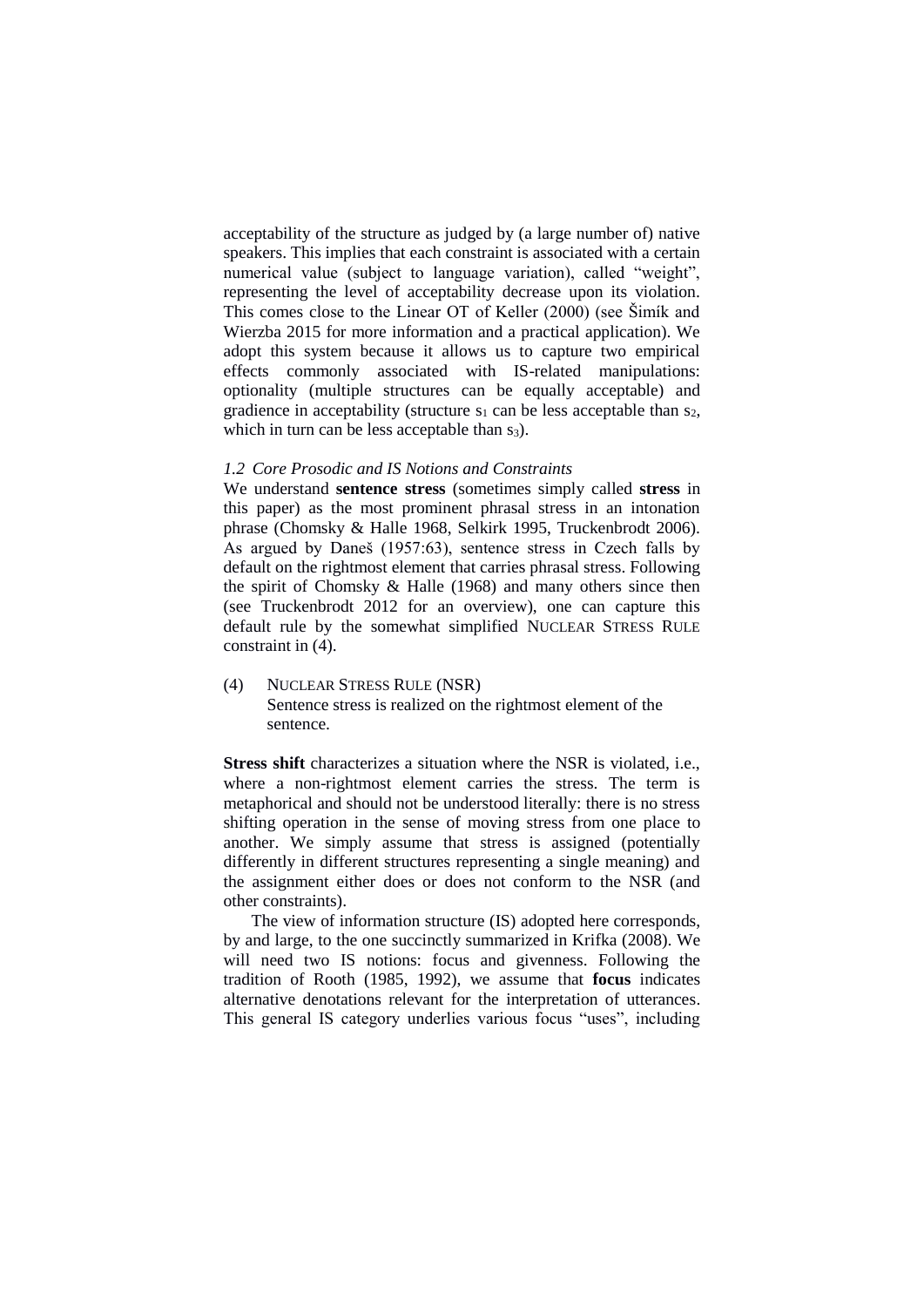answerhood focus and contrastive/corrective focus – the two types of uses relevant here and illustrated in (5).

(5) A: What did you order? / Did you order a pizza? B: (No,) I ordered [**pasta**]<sub>F</sub>.

Focus interacts primarily with prosody in Czech. As explicitly formulated by Daneš (1959:8), focus always contains sentence stress (in the formal literature, this generalization originates with Chomsky 1971 and Jackendoff 1972). This so called stress-focus correspondence can be modeled by the STRESS FOCUS constraint in (6). As already indicated above, we will propose to replace the SF by the more specific SFR.

(6) STRESS FOCUS (SF) Sentence stress is realized in the focus of the sentence.

Following the spirit of Schwarzschild (1999), we assume that an element A is **given** if there is another element B in the preceding discourse, such that B is semantically identical to A (for referential expressions) or the existential closure of B entails the existential closure of A (for function-denoting expressions). In (7B), the phrase *baked it* is given (due to the presence of *baked the cake* in (7A)), as are the words *baked* and *it* individually.

- (7) A: I doubt that Sue baked the cake.
	- B: I heard that **Paul** baked it.

<u>.</u>

Relying on the experimental results of Šimík and Wierzba (2015), we take givenness to interact primarily with prosody in Czech. In particular, given elements are typically stressless (this was noted as early as in Petřík 1938:132–133 for Czech; precedents for English and German are Schmerling 1976, Ladd 1980, and Féry & Samek-Lodovici  $2006$ . <sup>1</sup> The stresslessness-givenness correspondence is captured by the \*STRESS GIVEN constraint in (8).

<sup>&</sup>lt;sup>1</sup> Note that given constituents are not exclusively stressless (which is why we associate givenness with the lack of sentence stress rather than stress in general, contra Féry & Samek-Lodovici 2006). Prefocal given constituents may carry stress in German, though in a slightly compressed pitch register (Féry & Kügler 2008). Or given constituents are realized with a less prominent pitch accent in case of a sentence containing only a single pitch accent (Baumann et al. 2015).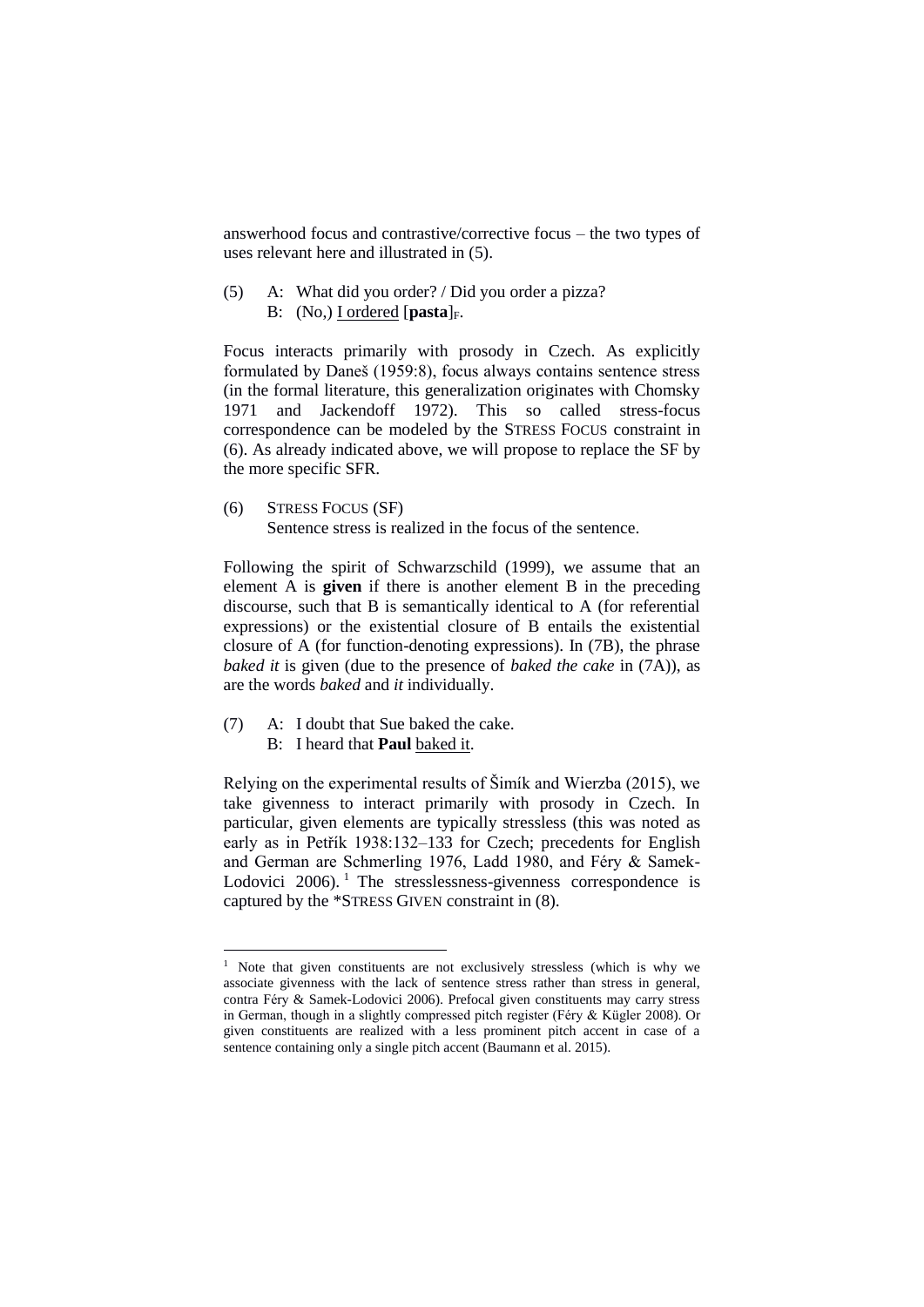#### (8) \*STRESS GIVEN (\*SG)

Sentence stress is not realized in a given element.

#### *1.3 Ways of Motivating Stress Shift*

Both focus and givenness — or more precisely, the need to satisfy SF (SFR) and \*SG, respectively — can motivate stress shift in Czech. This assumption is very common for focus (originally Trávníček 1937, Mathesius 1941, Daneš 1957, more recently Junghanns and Lenertová 2007); the existence of stress shift away from a given element is certainly less established but was recently experimentally confirmed in Šimík and Wierzba (2015). Since the background to focus is typically given, the two motivations often go hand in hand. This is illustrated in  $(9)$ , where stress shift in  $(9B<sub>1</sub>)$  leads to the joint satisfaction of both SF and  $^*SG$ , while default stress in  $(9B<sub>2</sub>)$  leads to their joint violation. (We indicate violated constraints at the right margin.)

| (9) | A: Who ordered the pizza?                               |           |
|-----|---------------------------------------------------------|-----------|
|     | $B_1$ : [Bruce] <sub>F</sub> ordered the pizza.         |           |
|     | $B_2$ : [Bruce] <sub>F</sub> ordered the <b>pizza</b> . | $SF, *SG$ |

If we were to isolate the effect of SF, we would have to consider examples where stress shifts to a focus, but away from a non-given (new) background, as in  $(10B<sub>1</sub>)$ . Isolating the effect of \*SG involves shifting the stress to an element that is not itself focused (but rather is just part of the focus), as in  $(11B_1)$ . The failure to shift the stress results in a SF and  $*SG$  violation, respectively, as in  $(10B<sub>2</sub>)$  and  $(11B<sub>2</sub>)$ .

- (10) A: What surprised you the most at the reception?
	- $B_1$ : That only  $[Paul]_F$  wore a bowtie.
	- B<sub>2</sub>: That only  $[Paul]_F$  wore a **bowtie**. *SF*
- (11) A: Do you still enjoy living in your big house?
	- $B_1$ : [Sometimes I just feel like **selling** the house]<sub>F</sub>.
	- B<sub>2</sub>: [Sometimes I just feel like selling the **house**]<sub>F</sub>. \* *\*SG*

Our data single out the effect of givenness (\*SG) by showing that stress shift away from a given element, as in (11), is less acceptable than stress shift jointly motivated by focus and givenness, as in (9). We will show how this follows from the newly proposed constraint STRESS FOCUS RIGHTMOST, which is violated in (11B1), but not in  $(9B<sub>1</sub>)$ . (The case in (10) is not investigated in our paper; however, the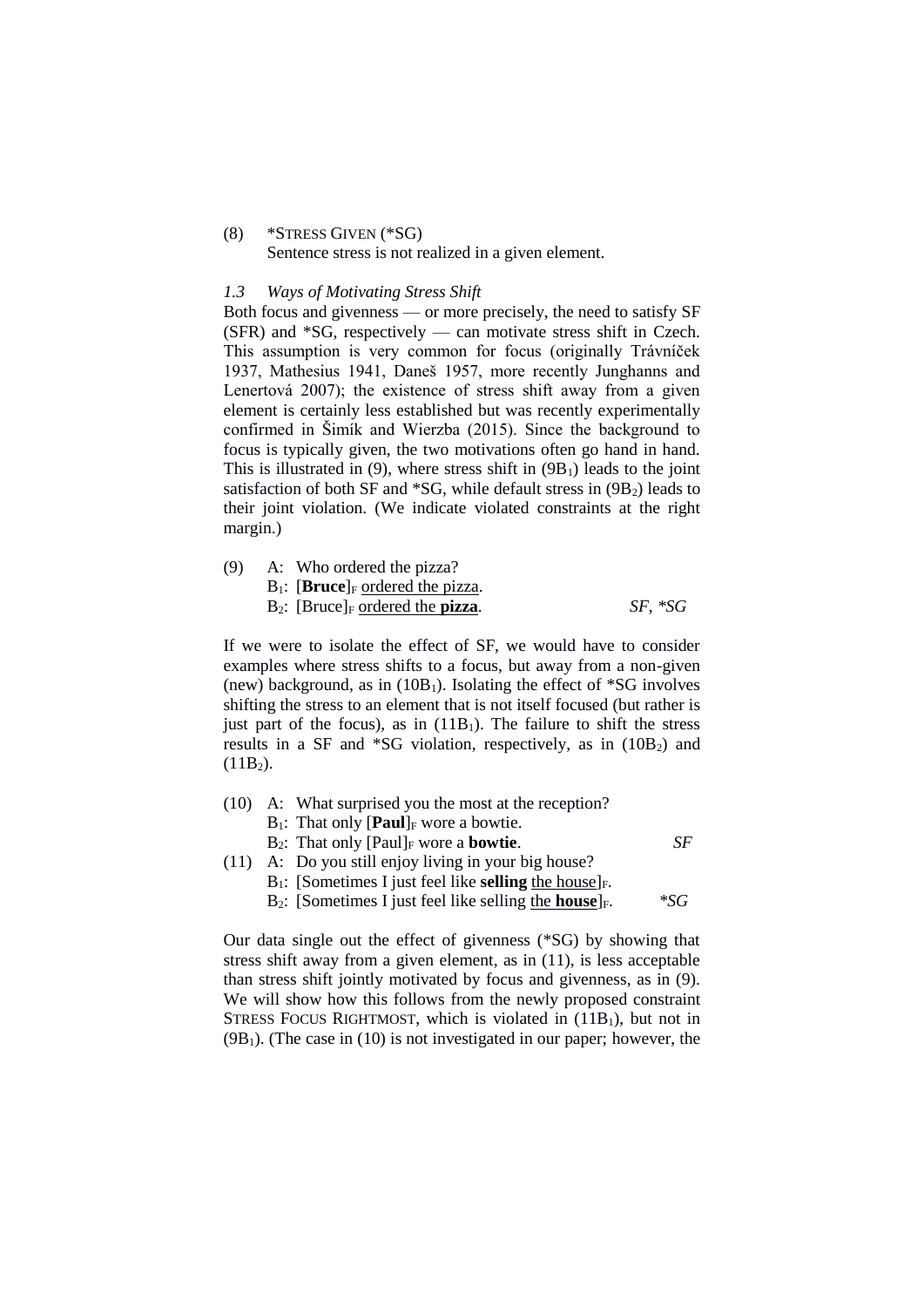SFR-based account makes the prediction that stress shift in this case would be as acceptable as in (9).)

# **2 Initial Evidence for the Stress Shift Generalization**

In this section, we briefly discuss the results of three experiments, which jointly motivate the stress shift generalization (1). The first two show that stress shift to a focused element (e.g., **S**VO) is just as acceptable as alternating word order and placing default stress on the focused element (e.g., OV**S**). The third experiment shows that stress shift away from a given object (**V**O) is less acceptable than alternating word order and assigning default stress (O**V**).

### *2.1 Stress Shift to Focus*

1

The first experiment described here — call it the S-focus experiment — has not yet been published. It was part of the filler items of the experiment reported on in Šimík, Wierzba, and Kamali (2014). There were 44 participants, all students at the Palacký University in Olomouc, and their task was to rate the acceptability of utterances in a context (on a 1–9 scale, 9 acceptable). The target sentences involved a focused+stressed subject in two different positions (the WORD ORDER/STRESS POSITION factor): clause-initial (S<sub>F</sub>VO) and clause-final  $(OVS_F)$ .<sup>2</sup> The former condition involves stress shift, the latter default stress. Focus was manipulated contextually, stress acoustically (the experiment was presented auditively). One item set (out of the total 32) is illustrated in  $(12)$ . The target in  $(12B_1)$ involving stress shift is as acceptable as the target with default stress  $(12B<sub>2</sub>)$ .

(12)  $B_1 \approx B_2$ A: Kdo pil ten den alkohol? who drank that day alcohol 'Who drank alcohol on that day?' B1: *Stress shift* [ Josef **Němec**]<sub>F</sub> pil ten den alkohol. Josef Němec drank that day alcohol

<sup>&</sup>lt;sup>2</sup> Two factors in addition to WORD ORDER/STRESS POSITION were manipulated in this experiment: CONTEXT TYPE (wh-question vs. yes-no question with an indefinite corresponding to the wh-word) and STRESS TYPE (higher vs. lower pitch), resulting in a 2x2x2 within-items design. The additional factors showed no effect (both *p*s > 0.4) and are therefore ignored.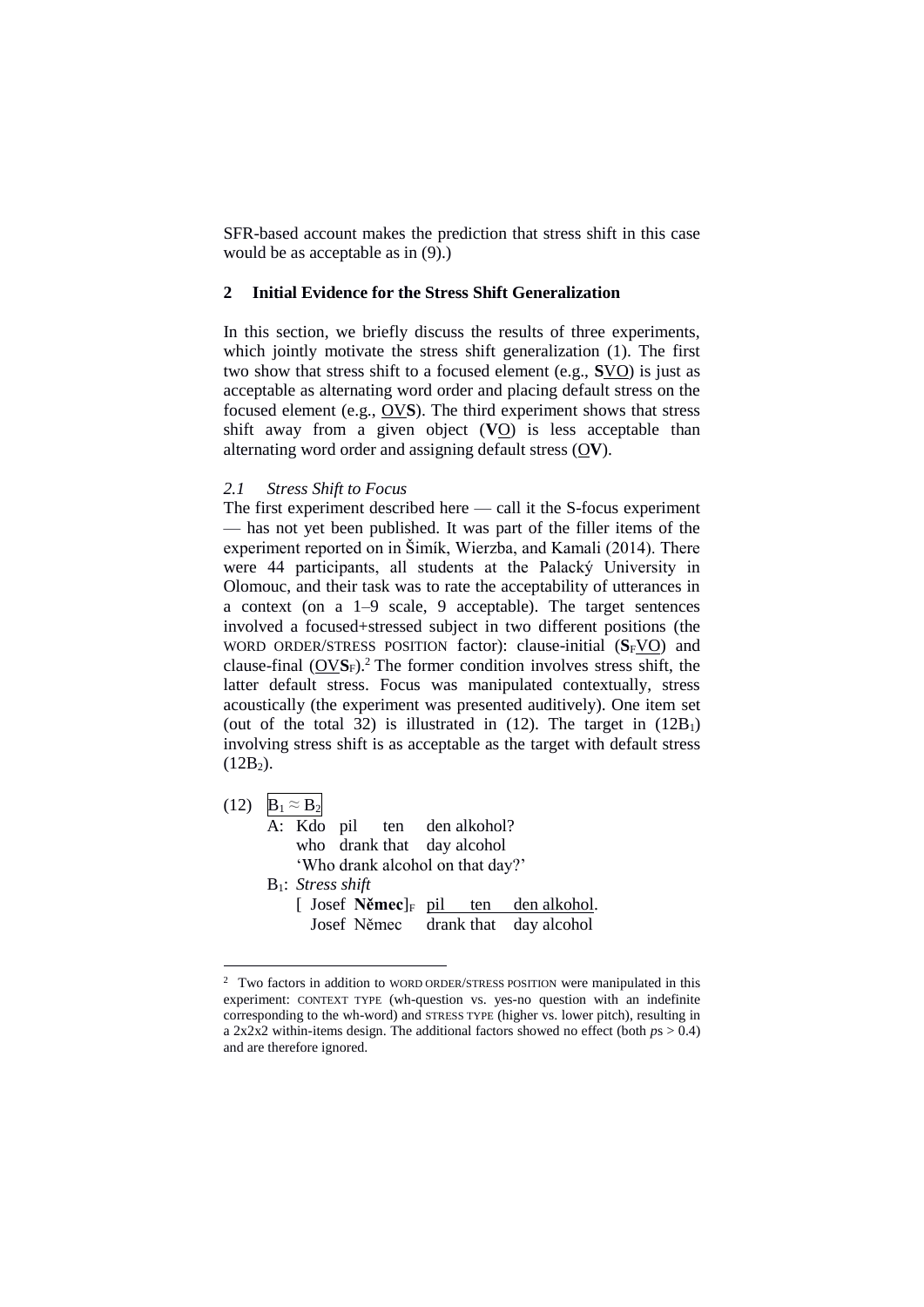B2: *Default stress*

Alkohol pil ten den [ Josef Němec]<sub>F</sub>. Alcohol drank that day Josef Němec 'Josef Němec drank alcohol on that day.'

The mean rating for the SVO condition was 7.46 (SD 2.04) and for the OVS condition 7.60 (SD 1.87). The WORD ORDER/STRESS POSITION factor had no effect ( $p = 0.35$  according to ANOVA), suggesting that there is no preference of sentence stress position in case a narrowly focused element is stressed. In other words, stress shift to focus is as acceptable as default stress on focus in Czech.<sup>3</sup>

Groeben (2015) conducted an extension of the S-focus experiment — the narrow focus experiment — enriching the WORD ORDER/STRESS POSITION factor by one level (yielding three levels: initial, medial, and final focus+stress) and adding the CATEGORY factor (three levels: focus+stress on subject, verb, and object), resulting in a within-items design with a total of 9 conditions (3x3). The experiment consisted of 36 target items and 72 fillers. The target items were constructed in a similar way to the S-focus experiment (but used contrastive/corrective instead of answerhood focus). All the conditions were rated with means between 6 and 7 (9-point scale), exhibiting insignificant or marginally significant differences (attributable to independent factors). See Groeben 2015 for details. The narrow focus experiment further corroborated the assumption that stressed narrow focus can be placed in any sentence position (independently of the stressed category).

# *2.2 Stress Shift away from a Given Element*

<u>.</u>

Šimík and Wierzba (2015) investigated stress shift in a broad focus environment. In their experiment (exp. 1, call it the O-given experiment), the whole clause — represented here by the minimally present VP — was focused. The VP always consisted (at least) of a verb and an object, the latter of which was given. The experiment involved three factors (each with two levels): WORD ORDER (VO vs. OV), STRESS (stress on V vs. stress on O), and DEFINITENESS (definite O vs. indefinite O). Stress was manipulated acoustically,

<sup>&</sup>lt;sup>3</sup> We agree with an anonymous reviewer that it is difficult to draw inferences from a null result. What is important, however, is that this null result is compatible with our hypothesis. Some readers might find it relevant that there were other conditions in the overall experimental design (e.g., such that violated \*SG), which, expectedly, were rated significantly lower than those in (12); see Šimík, Wierzba, and Kamali 2014.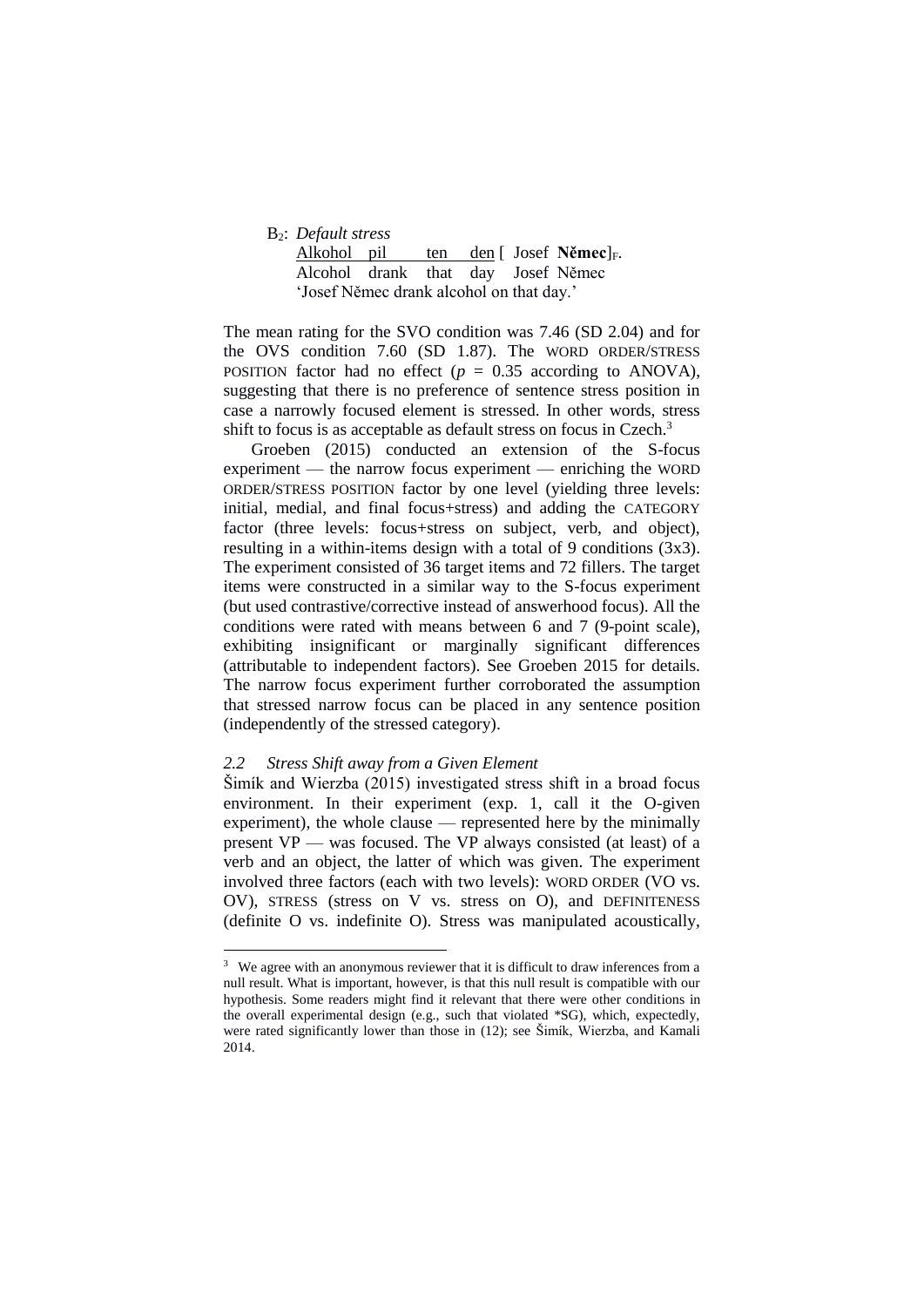information structure (givenness) and definiteness were manipulated contextually. Example (13) shows one of the 40 item sets (for the indefinite O condition). Here stress shift  $(B_1)$  is less acceptable than default stress  $(B_2)$ .

| (13) | $B_1 < B_2$ |                                              |                                                       |               |
|------|-------------|----------------------------------------------|-------------------------------------------------------|---------------|
|      |             | A: Na trhu                                   | prý mají čerstvé lososy.                              |               |
|      |             |                                              | At market report.part have fresh salmon.pl            |               |
|      |             |                                              | 'Reportedly, they have fresh salmon at the market.'   |               |
|      |             | $B_1$ : Stress shift                         |                                                       |               |
|      |             |                                              | [Tak to bychom mohli zítra <b>poobědvat</b>           |               |
|      |             |                                              | so then subj.1pl could tomorrow eat.for.lunch         |               |
|      |             | $\lfloor$ lososa] <sub>F</sub> .             |                                                       |               |
|      |             | salmon                                       |                                                       |               |
|      |             | <b>B<sub>2</sub></b> : <i>Default stress</i> |                                                       |               |
|      |             |                                              | [Tak to bychom mohli zítra                            | lososa        |
|      |             |                                              | so then subj.1pl could tomorrow salmon                |               |
|      |             | $\text{poolědvat}$ <sub>F</sub> .            |                                                       |               |
|      |             | eat.for.lunch                                |                                                       |               |
|      |             |                                              | B <sub>3</sub> : [Tak to bychom mohli zítra poobědvat |               |
|      |             |                                              | so then subj.1pl could tomorrow eat.for.lunch         |               |
|      |             | $\lfloor$ <b>lososa</b> ] <sub>F</sub> .     |                                                       |               |
|      |             | salmon                                       |                                                       |               |
|      |             |                                              | B <sub>4</sub> : [Tak to bychom mohli zítra           | <u>lososa</u> |
|      |             |                                              | so then subj.1pl could tomorrow                       | salmon        |
|      |             | poobědvat] <sub>F</sub> .                    |                                                       |               |
|      |             | eat.for.lunch                                |                                                       |               |
|      |             |                                              | 'So tomorrow we could have a salmon for lunch.'       |               |
|      |             |                                              |                                                       |               |

Conditions  $(13B_3)$  and  $(13B_4)$  violate \*STRESS GIVEN and were significantly less acceptable than the other two. The critical conditions for us are in  $(13B_1)$  and  $(13B_2)$ , which differed significantly in acceptability: the stress shift condition  $(13B_1)$  was less acceptable than the default stress condition  $(13B<sub>2</sub>)$ . In other words, stress shift is less acceptable than default stress when the stressed category is not focused but only part of focus.

# **3 Analysis**

The above findings are summarized in (14) and (15). Concisely expressed, stress shift leads to an acceptability decrease only if the stressed category is not (narrowly) focused. Another way of looking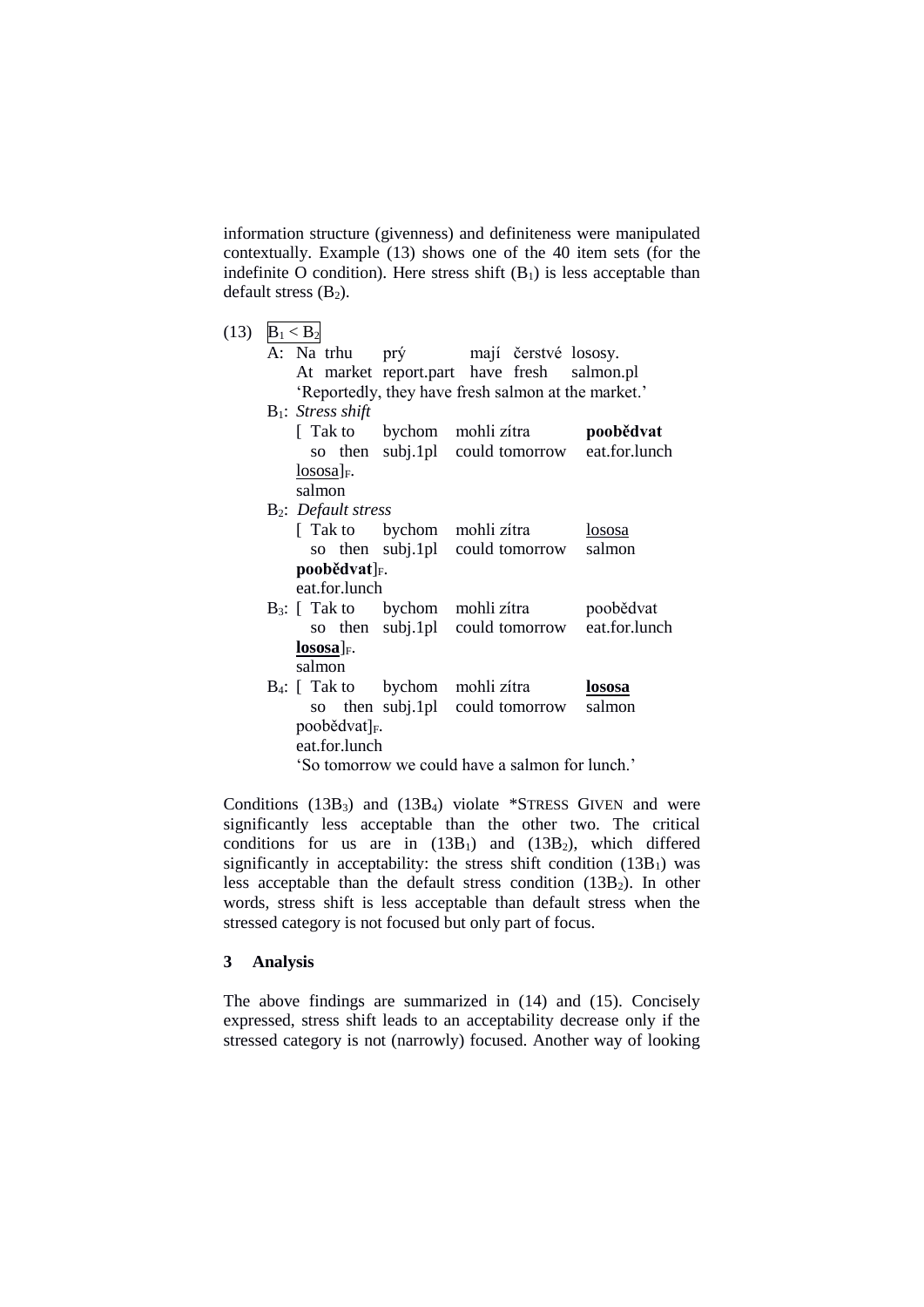at the generalization is to say that stress shift is penalized only if it happens within broad focus (in order to satisfy \*STRESS GIVEN). In (14) stress shift (a) is as acceptable as default stress (b), whereas in (15) stress shift (a) is less acceptable as default stress (b).

| (14) Stress on +focus: $a \approx b$            |                |
|-------------------------------------------------|----------------|
| a. $[\mathbf{X}]_F Y$                           | stress shift   |
| b. $Y[X]_F$                                     | default stress |
| (15) Stress on -focus: $a < b$                  |                |
| $[\mathbf{X} \; \mathrm{Y}]_{\mathrm{F}}$<br>a. | stress shift   |
| b. $[$ Y X $]_F$                                | default stress |

The newly proposed STRESS FOCUS RIGHTMOST (SFR), repeated in (16) for convenience, captures this generalization nicely: limiting our attention to  $(14)$  and  $(15)$  above, the only condition where it is violated is (15a), where stress is not placed on the rightmost element of the focus. This correctly captures its reduced acceptability. Notice that the SFR is satisfied trivially in (14), where the rightmost element of the focus is the focus itself.

(16) STRESS FOCUS RIGHTMOST (SFR) Sentence stress is realized on the rightmost element of the focus of the sentence.

In contrast, "standard" theories of sentence stress have no way of accounting for the generalization. First, it is clear that STRESS FOCUS (SF) and \*STRESS GIVEN (\*SG) play no role here because they are satisfied in all of the conditions: the focused element always contains sentence stress and the given element never does so. Consider now the NUCLEAR STRESS RULE (NSR). Opinions differ as to whether (14a) and (15a) violate the NSR. Proponents of what we could call a "strict" NSR would answer in the affirmative: in (14a)/(15a), stress is simply not rightmost, hence the NSR is violated (Chomsky & Halle 1968). Proponents of what we could call a "relaxed" NSR take destressing into account: what counts for the NSR is not the rightmost element, instead, what counts is the rightmost (phrasally) *stressed* element (e.g. Zubizarreta 1998, Truckenbrodt 2012, Féry 2013). Hence, if Y in  $(14a)/(15a)$  is stressless (as it is in the previously mentioned experiments), then the NSR is satisfied. The strict NSR predicts (14a) and (15a) to be less acceptable than (14b)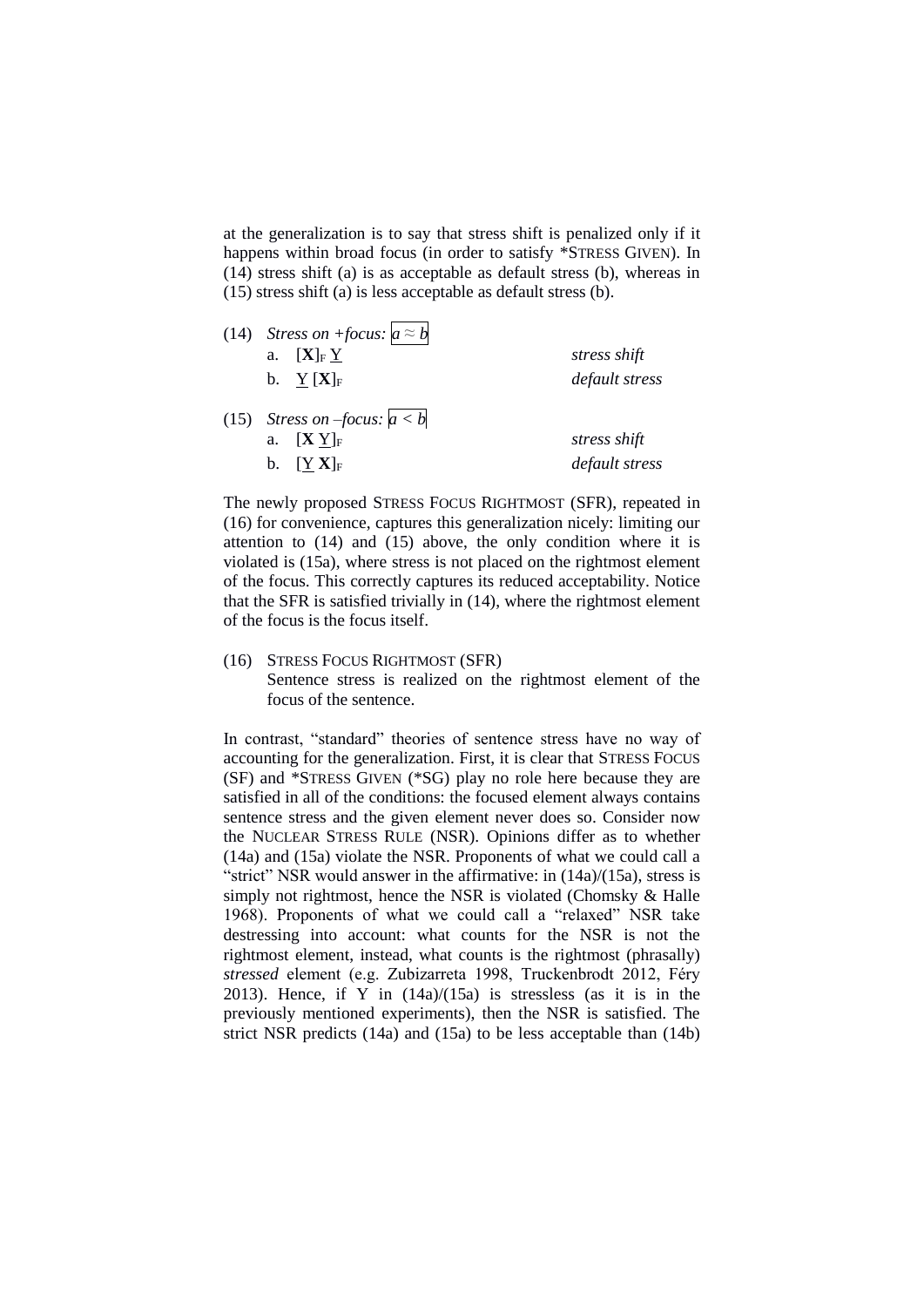and (15b), respectively, and the relaxed NSR predicts no acceptability contrast whatsoever because it is satisfied everywhere — the wrong result in either case.

### **4 The Stress Shift Experiment**

### *4.1 Motivation*

The empirical underpinnings of the stress shift generalization (1) and the newly proposed SFR designed to account for it are not as solid as one would wish. First, the crucial factor (stress shift to focus vs. away from a given element) was manipulated across experiments rather than within a single experiment. Second, there is a potential confound that needs to be ruled out, namely the category to which stress shifts. In the S-focus experiment, the stressed category was the subject (an argumental category), whereas in the O-given experiment of Šimík and Wierzba (2015), the stressed category was the verb (a predicative/functional category). Groeben's (2015) narrow focus experiment confirmed that stress shift to focus is equally acceptable, independently of the stressed category (S, V, and O). What remains unclear, though, is the acceptability of stress shift away from a given element to a non-verbal category. With our present knowledge, we cannot rule out the possibility that stress shift away from a given element leads to an acceptability decrease just in case the stressed category is verbal (non-argumental), in which case the SFR is too general.

The above-mentioned problems motivate conducting a new experiment — the stress shift experiment. In this experiment, we include stress position (default vs. shifted) as a factor, eliminating the first problem. In addition, we manipulate the type of category stressed (verb vs. object), eliminating the second problem.

#### *4.2 Design*

We used a 2x2x2 within items design. Each of the three factors had two levels: The category of the element being stressed (CATEGORY STRESSED) with the levels object and verb, the focus status of the element carrying main stress (FOC-STATUS) with the levels +focus and −focus, and the position of main stress (STRESS POSITION) with the levels default stress and stress shift. Taken together, this resulted in eight conditions. These eight conditions are schematically presented in Table 1 including their word order. Recall that the element carrying main stress is written in boldface, given elements are underlined, and focus is marked by an F-subscript.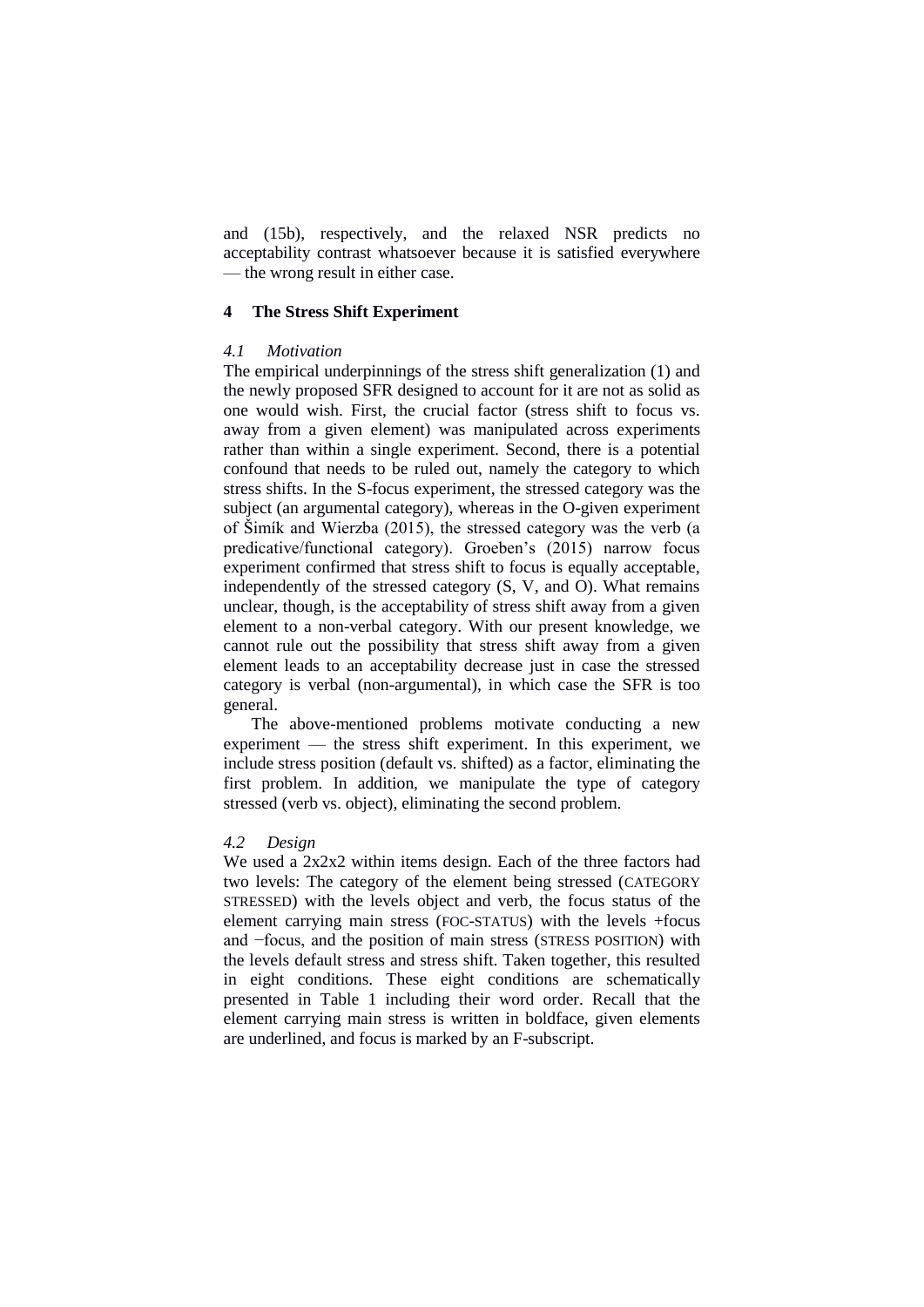|    | <b>CONDITION</b>                     | <b>CATEGORY</b><br><b>STRESSED</b> | FOC-STATUS | <b>STRESS POSITION</b> |
|----|--------------------------------------|------------------------------------|------------|------------------------|
| a. | $S$ V XP $[O]_F$                     | object                             | $+$ focus  | default                |
| b. | S V [O]F X P                         | object                             | $+$ focus  | stress shift           |
| c. | $[S \vee XP O]_F$                    | object                             | -focus     | default                |
| d. | $[S \vee O \times P]_F$              | object                             | -focus     | stress shift           |
| e. | $S$ O XP $[V]_F$                     | verb                               | $+$ focus  | default                |
| f. | $S[V]_F$ O XP                        | verb                               | $+$ focus  | stress shift           |
| g. | $[S \overline{O} \overline{X}P V]_F$ | verb                               | $-$ focus  | default                |
| h. | $[$ S V O XP $]$ f                   | verb                               | $-$ focus  | stress shift           |

Table 1: Presentation of a schematic item in all eight conditions

All target sentences consisted of four constituents: a subject, an object, a verb, and an additional phrase (XP), which included indirect objects, prepositional objects, or predicational small clauses. All items shared the property of having the canonical (unmarked) order SVOXP (according to the intuition of the second author).

The target sentences had different word orders, depending on the condition they represent. The sentences with default stress (stress on the rightmost element) have a non-canonical word order. As far as givenness is concerned, in the +focus conditions all elements except the stressed one were given (individually as well as together). By contrast, in the −focus condition, only the XP is given in the objectstressed condition and the XP plus the object are given in the verbstressed condition. The differential size of the given part results as a trade-off of the constant number and order of sentential constituents. Two of these eight conditions violate the SFR. These are the −focusconditions involving stress shift, i.e., condition (d) for main stress on the object and condition (h) for main stress on the verb.

An example item is shown in all eight conditions in (17) to (20) (the letters correspond to those in the table). In (17) and (18) the conditions with stress on the object are presented (+focus in (17) and −focus in (18)). The examples (19) and (20) show the four conditions with stress on the verb (+focus in (19) and −focus in (20)). Note that the target sentences for (17) and (18) and for (19) and (20) are the same (the same recording was used for them); they only differ in the context.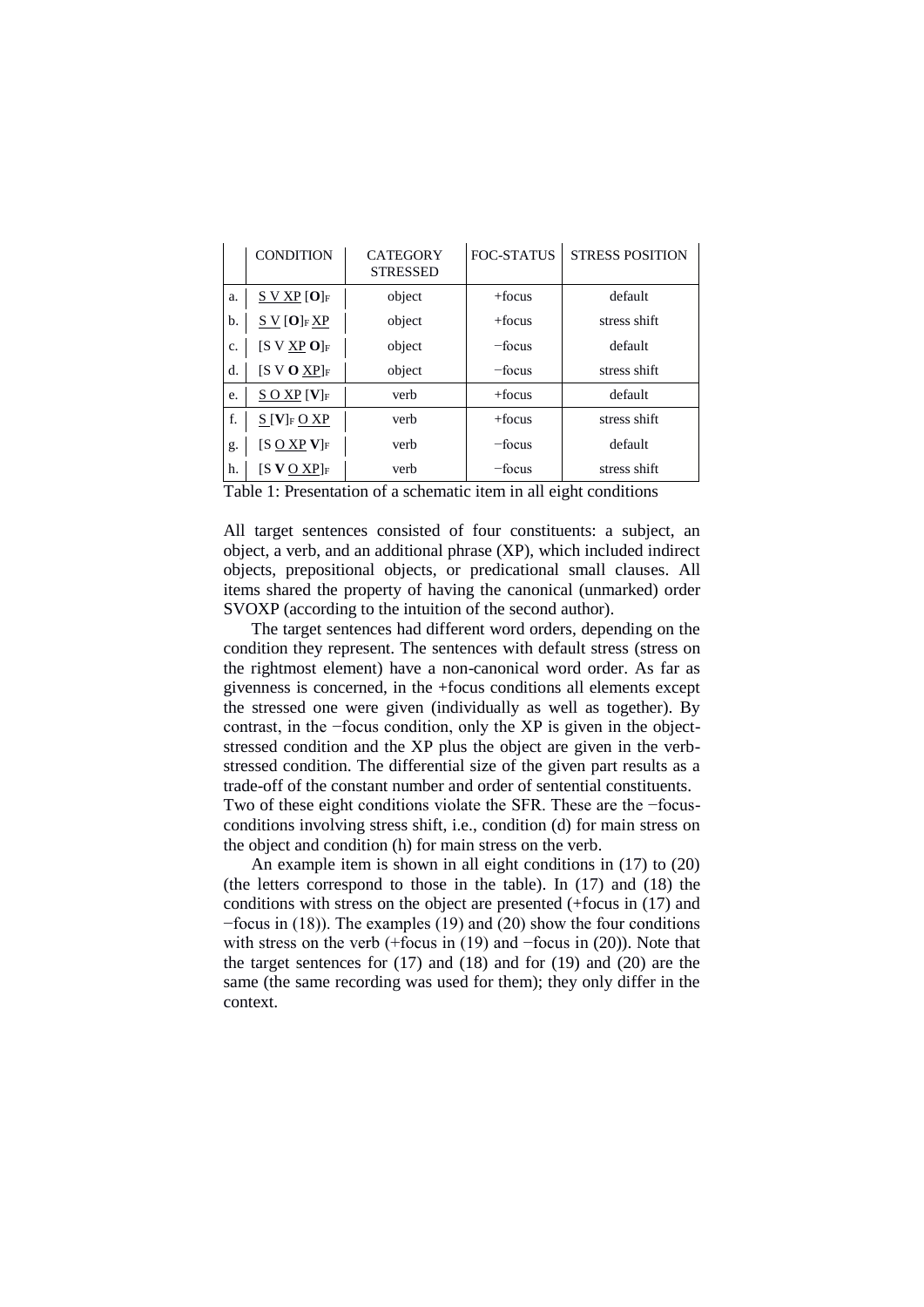- (17) Q: Přiměla Marie Václava k odchodu? 'Did Marie convince Václav to leave?'
	- a. Marie přiměla k odchodu **Jiřího**. M.<sub>NOM</sub> convinced to leaving J.ACC 'Marie convinced Jiří to leave.'
	- b. Marie přiměla **Jiřího** k odchodu.
- (18) Q: Nevíš, jestli už všichni odešli? 'Do you have an idea if everyone left yet?'
	- c. Marie přiměla k odchodu **Jiřího**. M.NOM convinced to leaving J.ACC 'Marie convinced Jiří to leave.'
	- d. Marie přiměla **Jiřího** k odchodu.
- (19) Q: Vyzvala Marie Jiřího k odchodu? 'Did Marie ask Jiří to leave?'
	- e. Marie Jiřího k odchodu **přiměla**. M.NOM J.ACC to leaving convinced 'Marie convinced Jiří to leave.'
	- f. Marie **přiměla** Jiřího k odchodu.
- (20) Q: Nevíš, proč Jiří odešel? 'Do you have an idea why Jiří left?'
	- g. Marie Jiřího k odchodu **přiměla**. M.NOM J.ACC to leaving convinced 'Marie convinced Jiří to leave.'
	- h. Marie **přiměla** Jiřího k odchodu.

### *4.3 Method and Procedure*

The stress shift experiment is similar in design to the ones described in section 2. It involves acceptability ratings of auditorily presented utterances in a context. Each stimulus forms a short dialog, consisting of a context question read by a female speaker and an answer read by a male speaker, both Czech native speakers.

We used a within-subjects design and the items were presented in a Latin-square design, so that each participant saw each item in only one condition. The experiment consisted of 32 test items and 64 filler items, which were chosen with regard to their expected acceptability to receive a balance between acceptable and unacceptable items.

32 native-speaker students from Olomouc participated. Each of them was paid a small fee for participation and the experiment took around 30 minutes, depending on their individual pace. During the experiment each participant sat in front of a computer screen on which they were presented an introduction to the experiment (in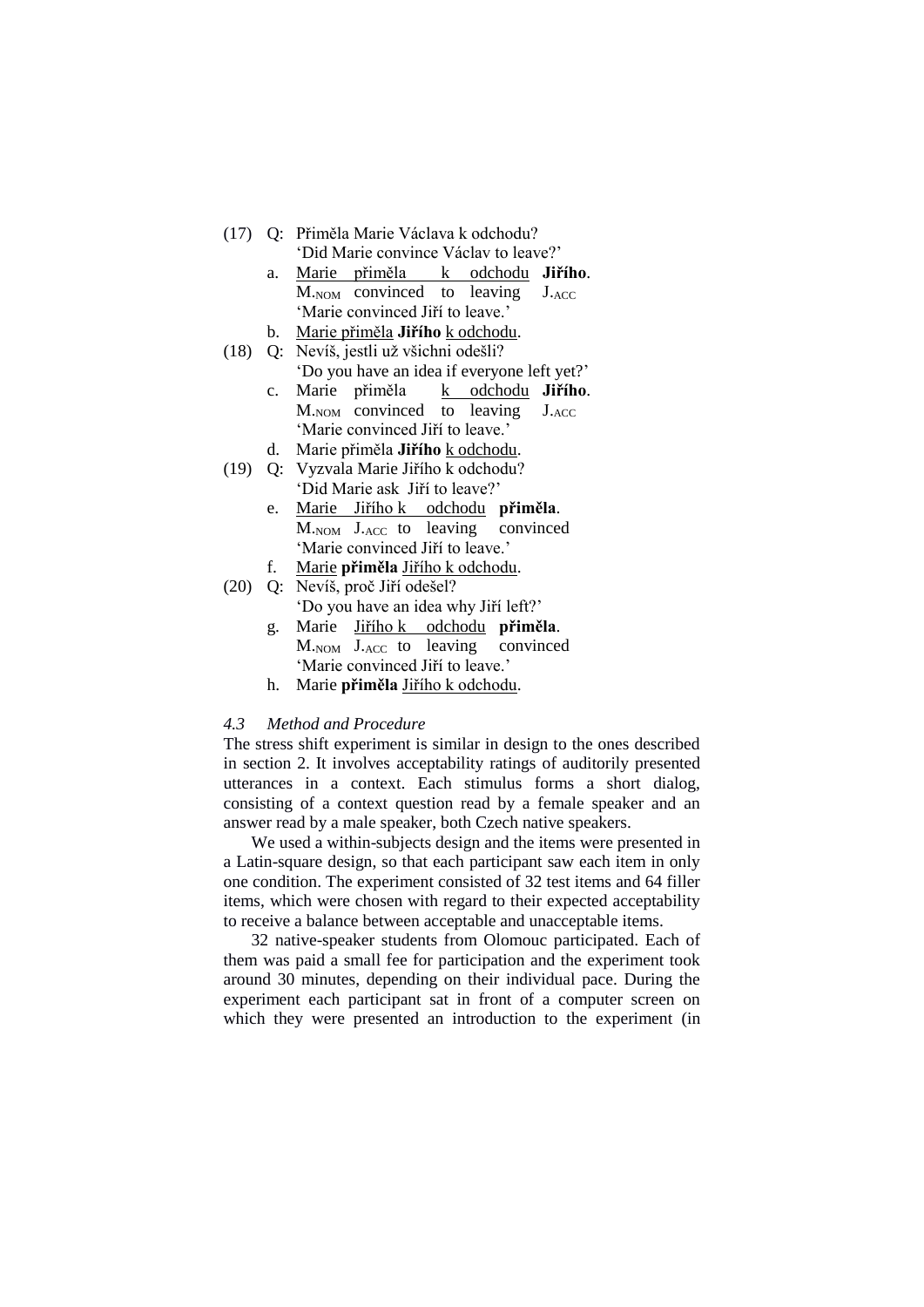Czech). A familiarization phase contained two example items, one of which was acceptable and the other one unacceptable.<sup>4</sup>

The examples could be listened to twice, if the participants wanted, whereas the test-items could have been listened to only once. To start the experiment, the participants had to press space-bar and the first item started to play. After having played the item, a scale from 1 (totally unacceptable) to 9 (totally acceptable) appeared and the participants rated the acceptability of the item they have heard with respect to its context (by pressing a number key on the nonnumerical keyboard). To start the next item, the participants had to press space-bar again. In addition to the ratings, reaction times were measured (not systematically analyzed here).

# *4.4 Predictions*

According to the SFR, the +focus-conditions should be rated as equally acceptable independently of the position of main stress. For the −focus-conditions, in contrast, the SFR predicts significant differences between stress shift and default stress for both the objectand the verb-conditions. In particular, stress shift is expected to be less acceptable than default stress.

#### *4.5 Results*

<u>.</u>

|    | <b>CONDITION</b>                                    | <b>CATEGORY</b> | FOC-<br><b>STATUS</b> | <b>STRESS POS.</b> | <b>MEAN</b> | <b>SD</b> |
|----|-----------------------------------------------------|-----------------|-----------------------|--------------------|-------------|-----------|
| a. | $S$ V XP $[O]_F$                                    | object          | $+$ focus             | default            | 7.9         | 1.36      |
| b. | $S V[O]F \underline{XP}$                            | object          | $+$ focus             | stress shift       | 7.3         | 1.86      |
| c. | $[S \vee XP O]_F$                                   | object          | $-$ focus             | default            | 5.9         | 2.58      |
| d. | $[S \vee O XP]_F$                                   | object          | $-$ focus             | stress shift       | 4.9         | 2.41      |
| e. | $S$ O XP [V] <sub>F</sub>                           | verb            | $+$ focus             | default            | 7.1         | 2.11      |
| f. | $\underline{S}$ [V] <sub>F</sub> $\underline{O}$ XP | verb            | $+$ focus             | stress shift       | 7.2         | 1.87      |
| g. | [S O XP $\mathbf{V}_\mathrm{F}$                     | verb            | -focus                | default            | 6.7         | 2.31      |

The mean scores and standard deviations for each condition are listed in Table 2.

<sup>4</sup> The two example items formed a minimal pair designed to indicate that "unacceptability" corresponds to strange word order and strange prosody (rather than utter ungrammaticality or strange content), without revealing the crucial manipulated factors. The "acceptable" item was of the form SV[PP]<sub>F</sub> and the "unacceptable" item was of the form  $VS[PP]_F$ .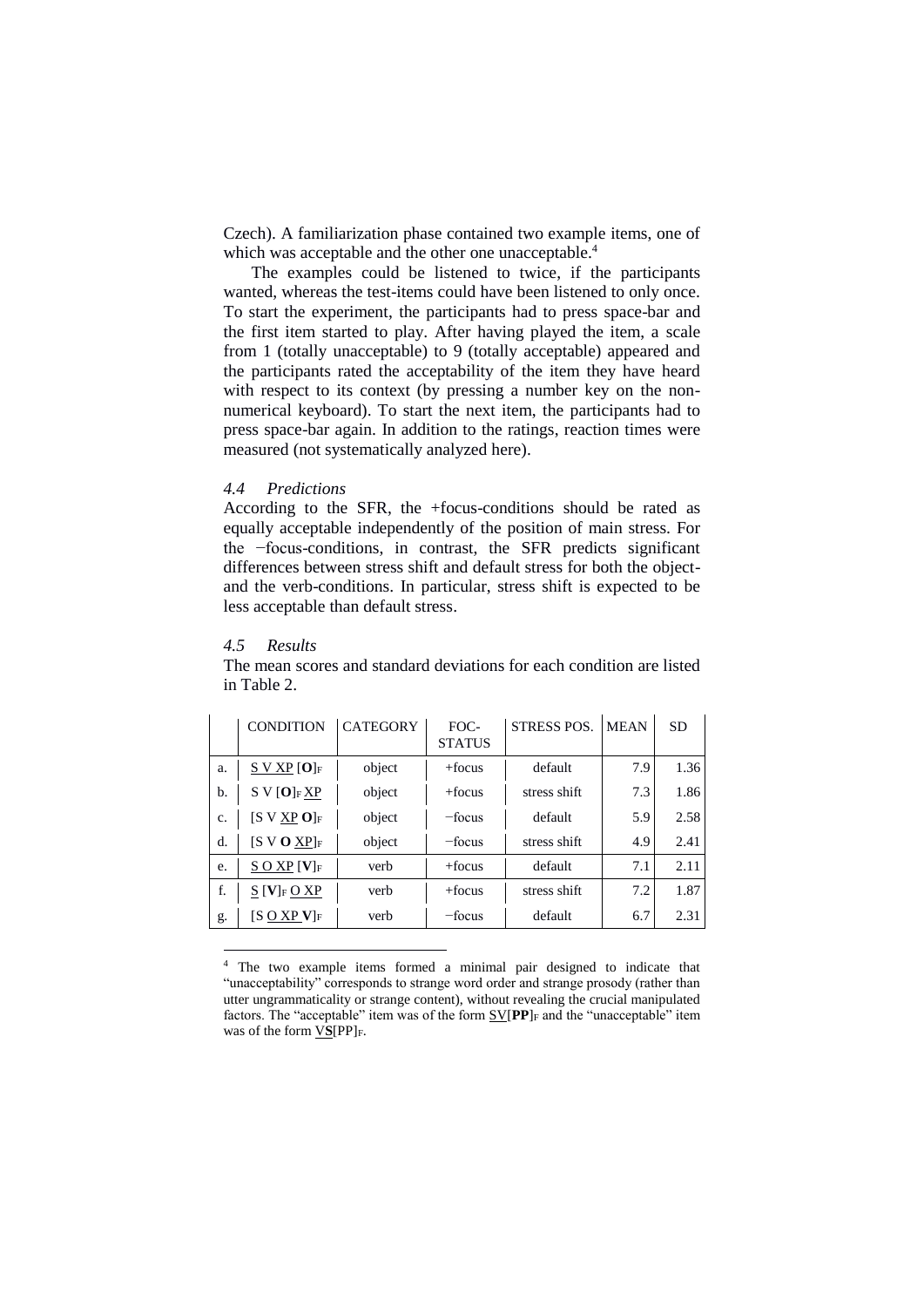|  | $[$ S V O XP $]_F$ | verb | -focus | stress shift | 0.3 | QΔ |
|--|--------------------|------|--------|--------------|-----|----|
|--|--------------------|------|--------|--------------|-----|----|

Table 2: Means and standard deviations of the ratings for each condition

We fit a multilevel model (Bates et al. 2013) using crossed random factors participant and item applying random intercepts, and FOC-STATUS (with levels −focus/+focus) and STRESS POSITION (with levels default stress/stress shift) as fixed factors. The analysis relied on the acceptability ratings as a dependent variable. Treatmentcoding was applied using level –focus of the factor FOC-STATUS as baseline, and level default stress of the factor STRESS POSITION as baseline. As shown in Table 3, the model reveals an effect of FOC-STATUS (+focus more acceptable than –focus) and the interaction (default stress more acceptable than stress shift, but only in –focus conditions).

|                            | Estimate  | <b>SE</b> | t value | sign.  |
|----------------------------|-----------|-----------|---------|--------|
| (Intercept)                | 6.7344    | 0.2007    | 33.55   | ∗      |
| $FOC-STATUS = +focus$      | $-0.6367$ | 0.1835    | $-3.47$ | $\ast$ |
| $STRESSPOS$ = stress shift | 0.1641    | 0.1835    | 0.89    | n.s.   |
| Interaction                | 0.6289    | 0.2596    | 2.42    | $\ast$ |

Table 3: Report of the linear mixed effects model specified in the text with acceptability ratings as dependent variable

A post-hoc pairwise t-test further reveals that the interaction between FOC-STATUS and STRESS POSITION can only be attributed to the items with a stressed object. In particular, for the −focus-conditions with stress on the object (conditions (c) and (d)) the difference in acceptability between stress shift and default stress was found to be significant ( $t = 3.1$ ;  $p = 0.003$ ), but not so for the items with stress on the verb  $(t = 1.5; p = 0.60)$ .

#### *4.6 Discussion*

Our results are partly consistent with the predictions from the SFR. For the +focus-conditions no significant differences were found between stress shift and default stress, and for the −focus-conditions with stress on the object this difference was found to be significant. However, for the −focus-conditions with stress on the verb the difference between stress shift and default stress was not significant. This part of our results doesn't support the SFR and is at odds with the findings of Šimík and Wierzba (2015), who found a significant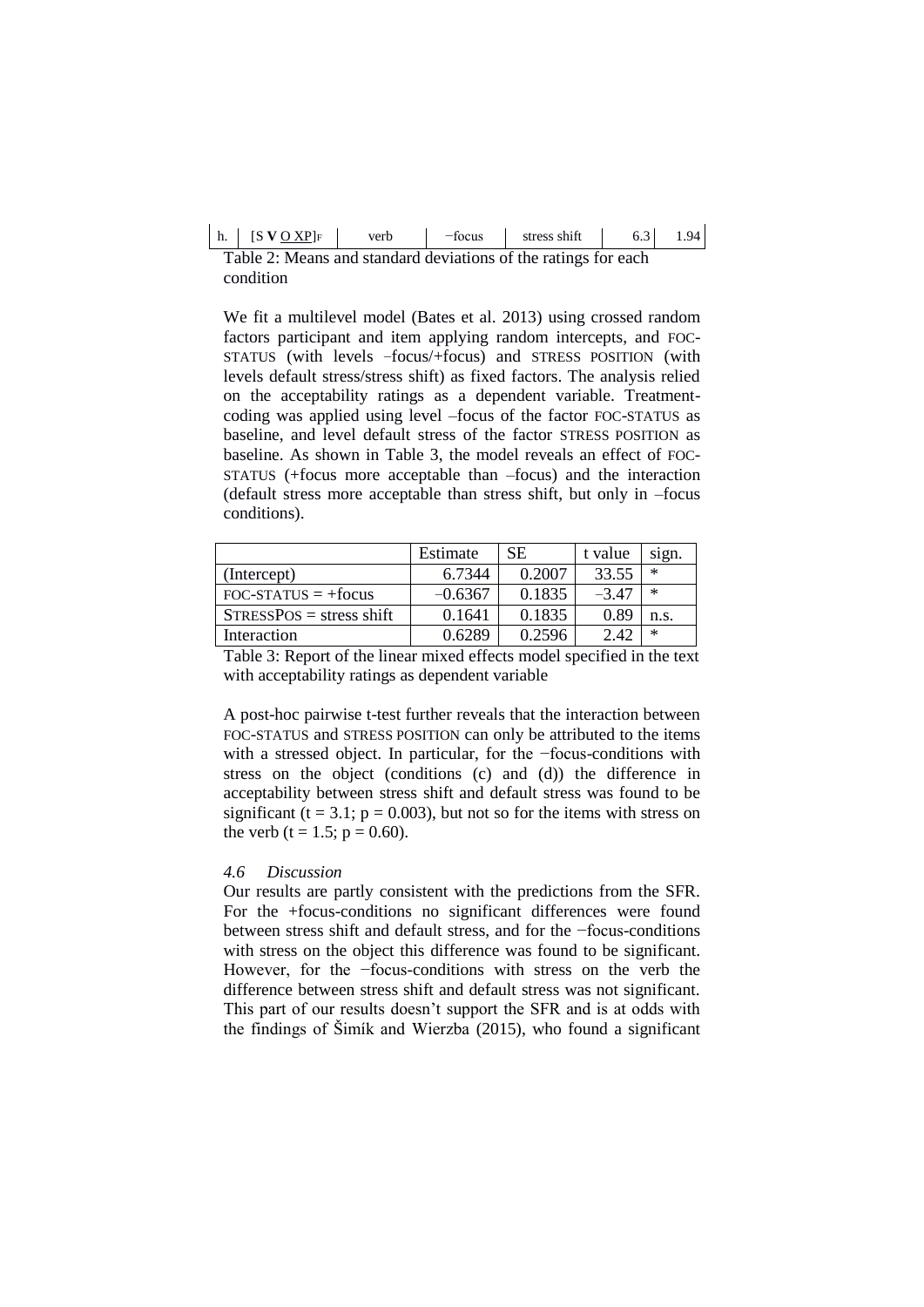difference between stress shift and default stress in a condition corresponding to our −focus verb-condition (see section 2.2). We hypothesize that the lack of the expected effect in our experiment could be due to focus accommodation. It is possible that our contextual manipulation of the focus factor in the verb condition might not have been entirely successful: the participants could have treated −focus conditions as if they were +focus-conditions. In our design, example (21) (repeated from (20)) is a representative of broad focus (and hence, −focus on V). If, however, the participants parsed (21A) as having focus on the stressed verb (rather than on the whole sentence), they had no reason to assign a penalty to the stress shift.

(21) Q: Nevíš, proč Jiří odešel?

1

'Do you have an idea why Jiří left?'

A: [ Marie **přiměla** Jiřího k odchodu]<sub>F</sub>. M.NOM convinced J.ACC to leaving 'Marie convinced Jiří to leave.'

As Šimík and Wierzba (2015) have shown, focus accommodation does, in fact, facilitate stress shift. Within several post-hoc analyses of their results, they found an "influence of contrast [= focus] in that the acceptability of stress shift is raised when a contrastive interpretation is more likely" (Šimík and Wierzba 2015, 3:59).

There are two reasons to believe that focus accommodation is responsible for the relatively high rating of stress shift to the verb in the −focus-conditions. First, we used contrastive stress in the recordings (the recordings of the target sentences were reused from Groeben's 2015 experiments, which only involved contrastive focus). Second, the size of the given part was larger for the items with stress on the verb than for the items with stress on the object in the −focusconditions. In the −focus-sentences with stress on the object only the XP was given, whereas in those with stress on the verb the XP and the object were given. It is possible that the larger the given part, the more likely it is to be interpreted as a background to the stressed constituent, ultimately rendering the stressed constituent focused.<sup>5</sup>

More evidence for our focus accommodation conjecture could in principle be drawn from reaction times. As demonstrated by

<sup>5</sup> This would also explain the discrepancy between the present findings and the findings of Šimík and Wierzba (2015), who did find a penalty of stress shift in comparable –focus conditions: Šimík and Wierzba used VO/OV items with no constituent corresponding to our XP; O was the only given constituent.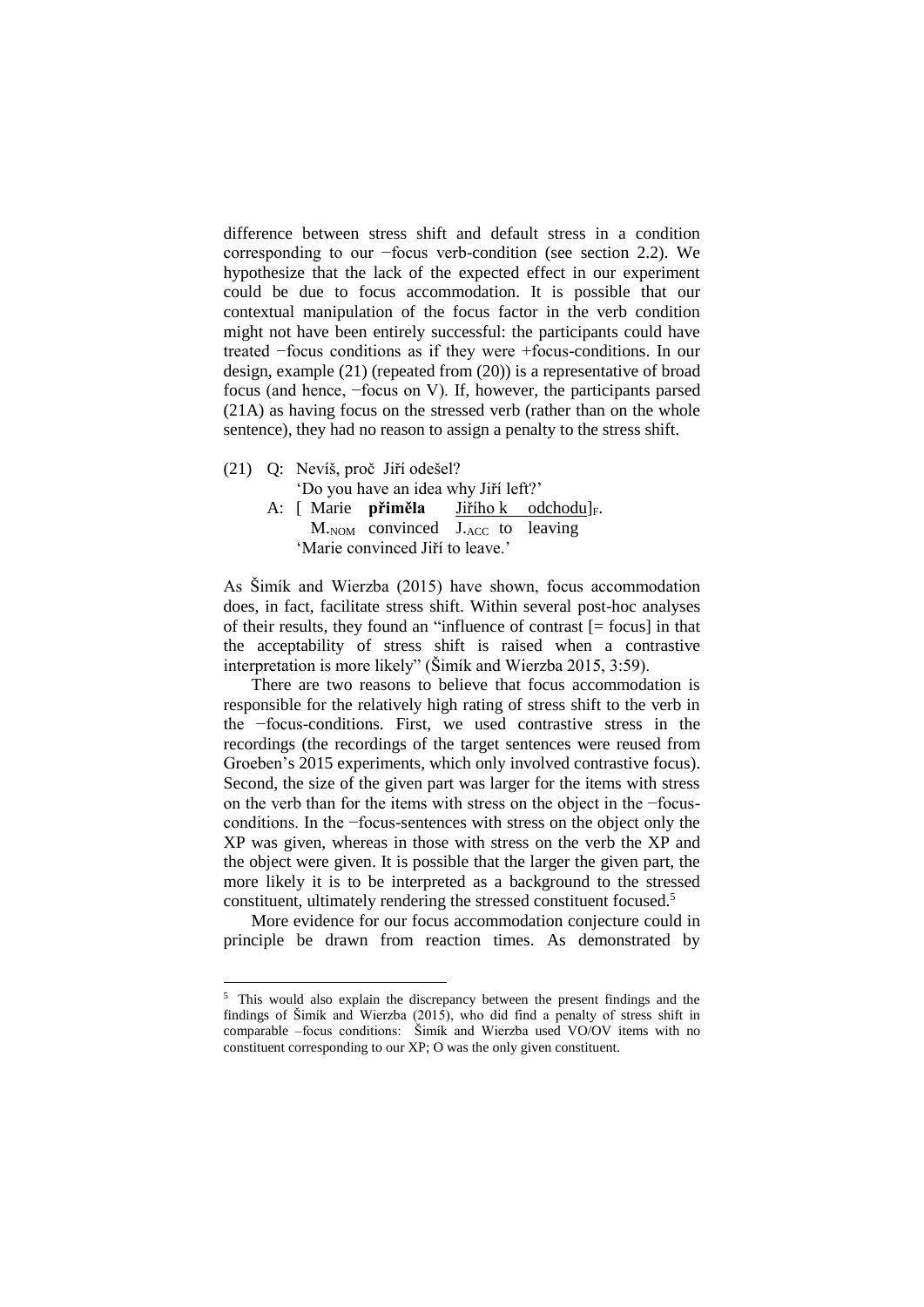Haviland & Clark (1974), accommodation takes time. We would therefore expect the participants to take longer to rate the stress shift −focus verb-condition (where focus accommodation takes place, by hypothesis) than the default stress −focus verb-condition (where no accommodation is required). An analysis of the reaction times reveals a tendency in the right direction – rating the former condition took longer (mean: 4153ms) than rating the latter condition (mean:  $3771$ ms) — but the difference is not significant (t = 0.81, p = 0.41).

### **5 Conclusion and Outlook**

We formulated a new generalization about stress shift in Czech, namely that stress shift to focus is more acceptable than stress shift away from a given element. We argued that this generalization cannot be captured by the standard toolbox used for analyzing sentence prosody — the constraints NUCLEAR STRESS RULE (NSR), STRESS FOCUS (SF), \*STRESS GIVEN, or their combination — and proposed a new constraint, STRESS FOCUS RIGHTMOST (SFR), which achieves the required effect by penalizing stress shift to an element that is not focused itself but rather is just a non-rightmost subpart of a broader focus. The newly proposed SFR constraint entails the classical SF and makes it obsolete. The stress shift generalization also entails that focus and givenness are independent IS categories (see, e.g., Stevens 2013).

We conducted an acceptability rating experiment designed to verify the stress shift generalization and, by extension, the SFR that accounts for it. The experiment confirmed our expectations only partly: it proved a decreased acceptability of stress shift away from a given element (relative to stress shift to focus) for the case of stressed object but not stressed verb. Our failure to find the expected effect in the verb-condition could be due to focus accommodation: if the stressed –focus verb was — contrary to the intentions of the experimental design — interpreted as focused, shifting the stress to it produced a relatively acceptable result. We discussed a number of independent reasons why focus accommodation might have taken place in the stress shift verb-condition.

There are a number of ways in which the present experimental design could be improved in order to produce stronger and more reliable results. First, the phonetic stress realization should be more neutral, in order for it to be compatible with non-contrastive focus (the present experiment involved contrastive stress). Second, the type of focus use should be unified across the +focus and –focus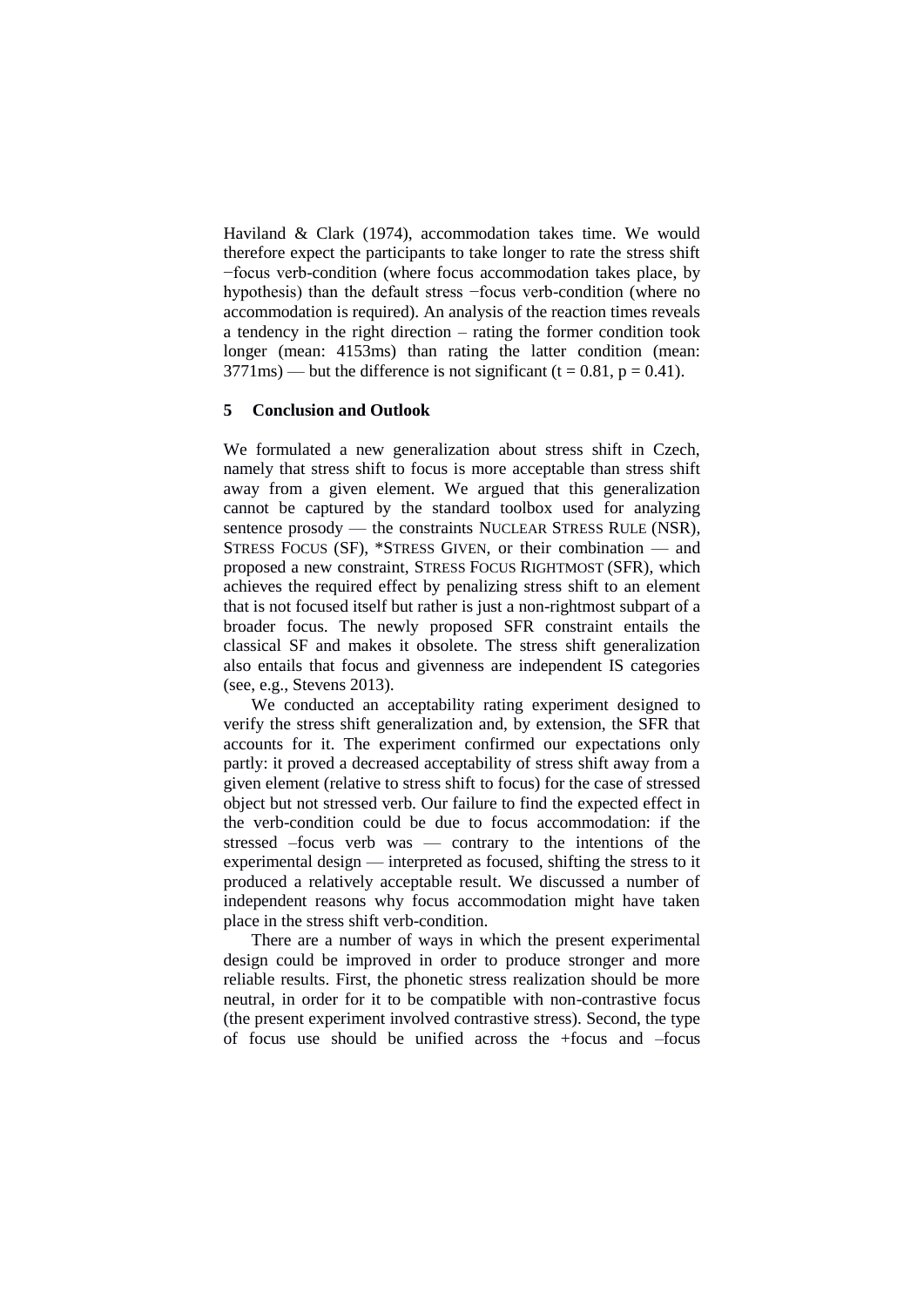conditions (the present experiment involved contrastive/corrective focus in the +focus (narrow focus) condition and information focus in the –focus (broad focus) condition). Third, the size of the given part should be unified across the levels of the CATEGORY factor (the present experiment involved XP-givenness in the object-condition but O+XP-givenness in the verb-condition). Last but not least, the design could be extended in order to test the third logical environment in which stress shift can take place, namely stress shift to focus from a new (non-given) background.

### **References**

- Bates, Douglas, Martin Maechler, Ben Bolker, and Steven Walker. 2013. lme4: Linear Mixed-Effects Models using Eigen and S4 [R package version 1.0–4]. Available at https://cran.rproject.org/web/packages/lme4/index.html.
- Baumann, Stefan, Christine T. Röhr, and Martine Grice. 2015. Prosodische (De-)Kodierung des Informationsstatus im Deutschen. *Zeitschrift für Sprachwissenschaft* 34: 1–42.
- Chomsky, Noam. 1971. Deep structure, surface structure, and semantic interpretation. In D. Steinberg and L. Jakobovits (eds.), *Semantics: An interdisciplinary reader in philosophy, linguistics, and psychology,* 183–216. Cambridge University Press.
- Chomsky, Noam and Morris Halle. 1968. *The sound pattern of English.* New York: Harper and Row.
- Daneš, František. 1957. *Intonace a věta ve spisovné češtině.* Praha: Československá akademie věd.
- Daneš, František. 1959. K otázce pořádku slov v slovanských jazycích. *Slovo a slovesnost* 20(1): 1–10.
- Fanselow, Gisbert. 2006. On pure syntax (uncontaminated by information structure). In P. Brandt and E. Fuß (eds.), *Form, structure, and grammar,* 137–157. Berlin: Akademie-Verlag.
- Féry, Caroline. 2013. Focus as prosodic alignment. *Natural Language & Linguistic Theory* 31(3): 683–734.
- Féry, Caroline and Frank Kügler. 2008. Pitch accent scaling on given, new and focused constituents in German. *Journal of Phonetics* 36(4): 680–703.
- Féry, Caroline and Vieri Samek-Lodovici. 2006. Focus projection and prosodic prominence in nested foci. *Language* 82(1): 131– 150.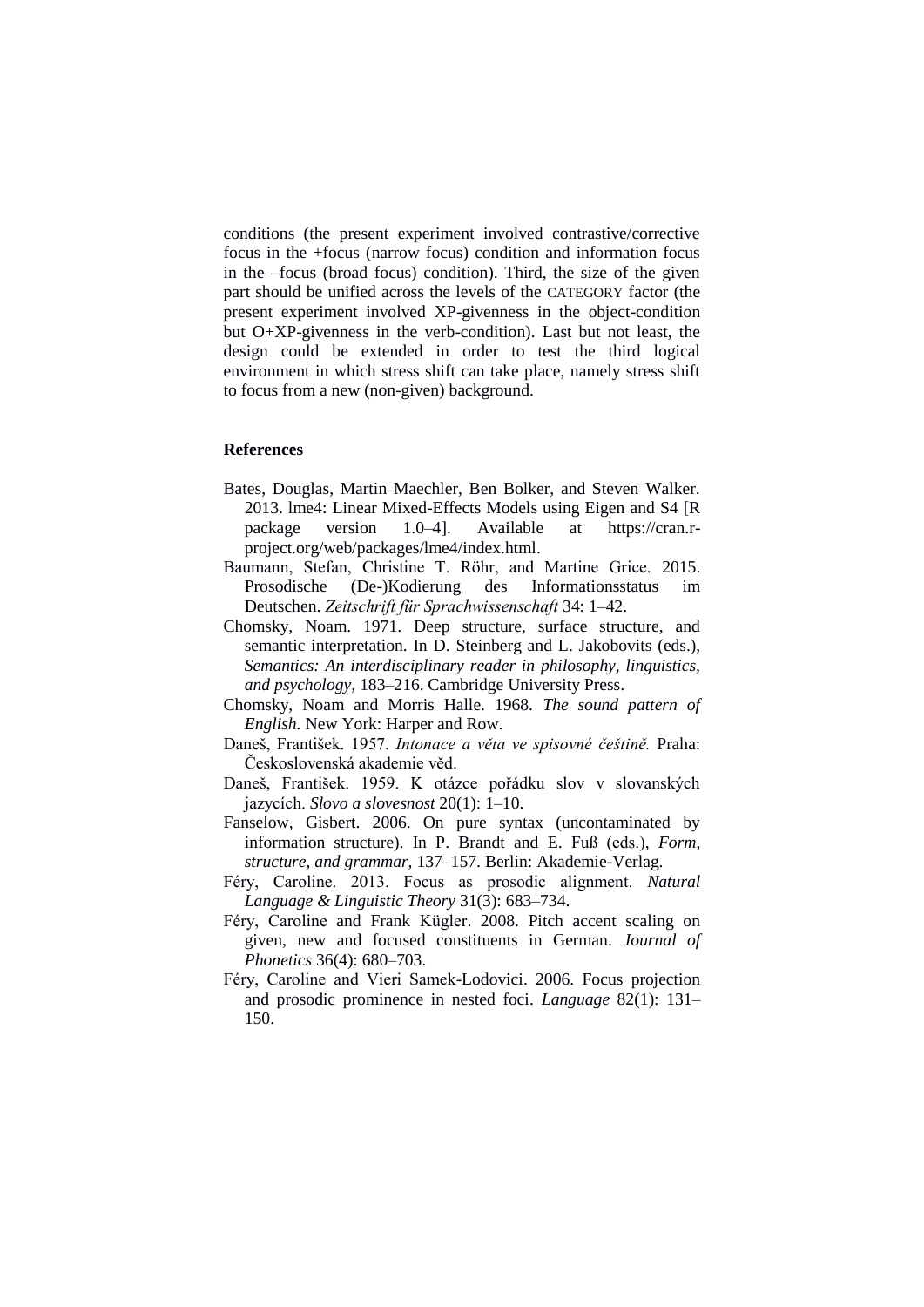- Groeben, Lena. 2015. *Constraints on stress shift in Czech*. Masters thesis, University of Potsdam.
- Halliday, Michael A. K. 1967. Notes on transitivity and theme in English, Part 2. *Journal of Linguistics* 3(2): 199–244.
- Haviland, Susan and Herbert Clark. 1974. What's new? Acquiring new information as a process in comprehension. *Journal of Verbal Learning and Verbal Behavior* 13(5): 512–521.
- Horváth, Júlia. 2010. Discourse features, syntactic displacement, and the status of contrast. *Lingua* 120(6): 1346–1369.
- Jackendoff, Ray. 1972. *Semantic interpretation in generative grammar.* Cambridge, MA: MIT Press.
- Junghanns, Uwe and Denisa Lenertová. 2007. Basic processes of information structuring in Czech. In U. Junghanns (ed.), *Linguistische Beiträge zur Slavistik: XIII. JungslavistInnen-Treffen in Leipzig, September 2004,* 233–258. München: Kubon & Sagner.
- Keller, Frank. 2000. *Gradience in grammar*. PhD dissertation, University of Edinburgh.
- Krifka, Manfred. 2008. Basic notions of information structure. *Acta Linguistica Hungarica* 55(3–4): 243–276.
- Ladd, D. Robert. 1980. *The structure of intonational meaning.*  Bloomington, IN: Indiana University Press.
- Mathesius, Vilém. 1941. Základní funkce pořádku slov v češtině. *Slovo a slovesnost* 7(4): 169–180.
- Petřík, Stanislav. 1938. *O hudební stránce středočeské věty.* Praha: Filozofická fakulta Univerzity Karlovy.
- Prince, Alan and Paul Smolensky. 1993/2002. *Optimality theory: Constraint interaction in generative grammar*. Technical report, Rutgers University and University of Colorado.
- Rooth, Mats. 1985. *Association with focus*. PhD dissertation, University of Massachusetts at Amherst.
- Rooth, Mats. 1992. A theory of focus interpretation. *Natural Language Semantics* 1(1): 75–116.
- Schmerling, Susan. 1976. *Aspects of English sentence stress*. Austin, TX: University of Texas Press.
- Šimík, Radek and Marta Wierzba. 2015. The role of givenness, presupposition, and prosody in Czech word order: An experimental study. *Semantics & Pragmatics* 8(3): 1–103.
- Šimík, Radek, Marta Wierzba, and Beste Kamali. 2014. Givenness and the position of the direct object in the Czech clause. In C. Chapman, O. Kit, and I. Kučerová (eds.), *Formal Approaches to*